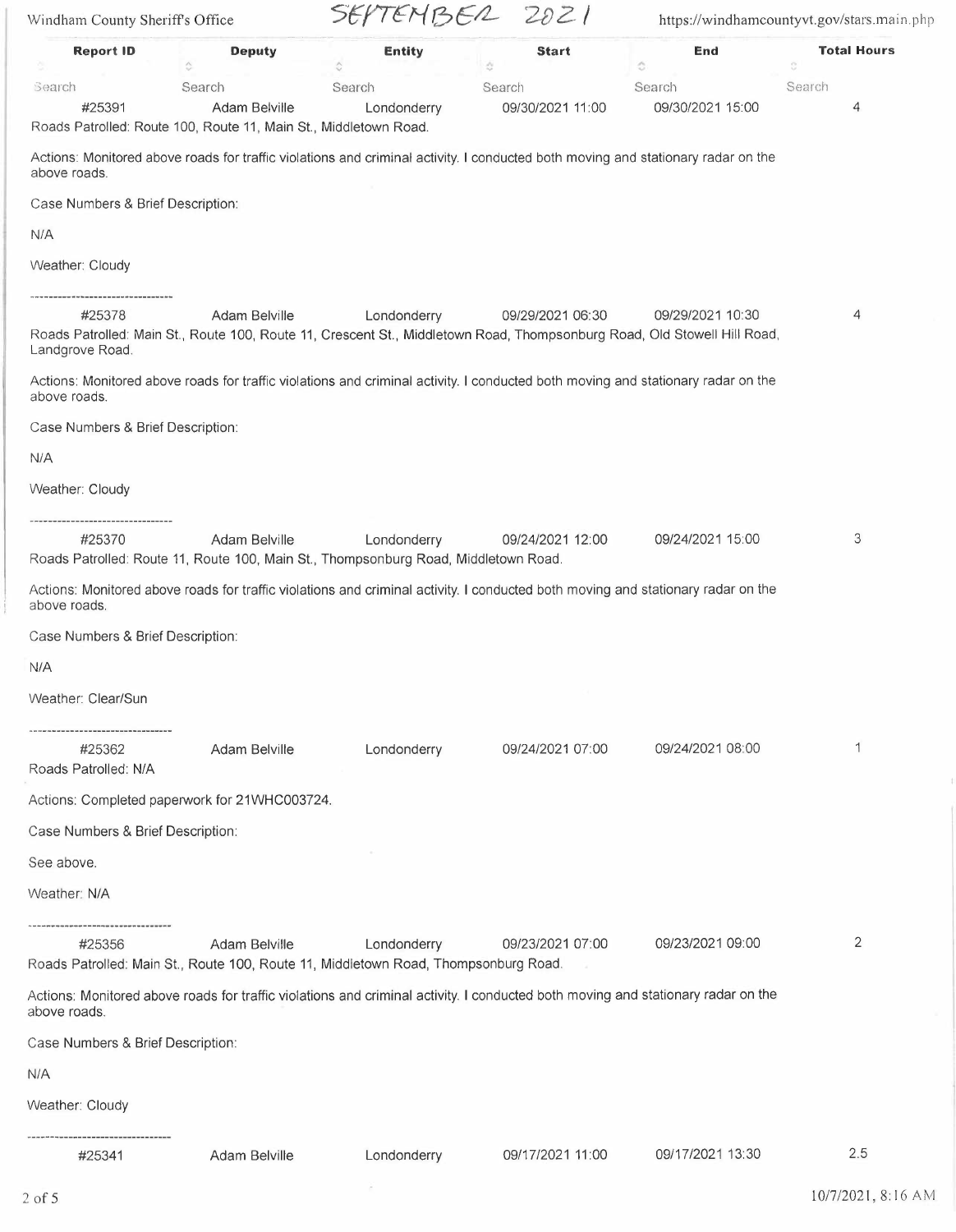| Windhare Sounty Sheriff's Officepeputy                                               |               | <b>Entity</b> | <b>Start</b>                                                                                                                              |                  | https://windhamcountyvt.gov/atwo.wgin.php<br>õ |
|--------------------------------------------------------------------------------------|---------------|---------------|-------------------------------------------------------------------------------------------------------------------------------------------|------------------|------------------------------------------------|
|                                                                                      |               |               | Roads Patrolled: Route 100, Route 11, Main St., Middletown Road, Thompsonburg Road, Landgrove Road, Old Stowell Hill.                     |                  |                                                |
| above roads.                                                                         |               |               | Actions: Monitored above roads for traffic violations and criminal activity. I conducted both moving and stationary radar on the          |                  |                                                |
| Case Numbers & Brief Description:                                                    |               |               |                                                                                                                                           |                  |                                                |
| N/A                                                                                  |               |               |                                                                                                                                           |                  |                                                |
| Weather: Cloudy                                                                      |               |               |                                                                                                                                           |                  |                                                |
| #25330<br>Roads Patrolled: N/A                                                       | Adam Belville | Londonderry   | 09/14/2021 07:00                                                                                                                          | 09/14/2021 08:00 | 1                                              |
| Actions: Worked on paperwork: crash report/arrest for 21WHC003724.                   |               |               |                                                                                                                                           |                  |                                                |
| Case Numbers & Brief Description:                                                    |               |               |                                                                                                                                           |                  |                                                |
| See above.                                                                           |               |               |                                                                                                                                           |                  |                                                |
| Weather: Cloudy                                                                      |               |               |                                                                                                                                           |                  |                                                |
| #25328<br>Roads Patrolled: N/A                                                       | Adam Belville | Londonderry   | 09/13/2021 07:00                                                                                                                          | 09/13/2021 15:00 | 8                                              |
| runs."                                                                               |               |               | Actions: Conducted follow-ups for case #'s 21WHC003672 and 21WHC003724, both were investigations concerning "hit and                      |                  |                                                |
| I made an arrest for case #21WHC003724 and worked on paperwork for that case/arrest. |               |               |                                                                                                                                           |                  |                                                |
| him, reference 21WHC003759.                                                          |               |               | I later responded to Route 100 for a report that the operator of a black Jeep had tried to have a young adult female get in with          |                  |                                                |
| Case Numbers & Brief Description:                                                    |               |               |                                                                                                                                           |                  |                                                |
| See above.                                                                           |               |               |                                                                                                                                           |                  |                                                |
| Weather: Clear/Sun                                                                   |               |               |                                                                                                                                           |                  |                                                |
| #25326<br>Roads Patrolled: Route 100, Route 11, Main St., Thompsonburg Road.         | Adam Belville | Londonderry   | 09/10/2021 11:00                                                                                                                          | 09/10/2021 15:00 | 4                                              |
| above roads.                                                                         |               |               | Actions: Monitored above roads for traffic violations and criminal activity. I conducted both moving and stationary radar on the          |                  |                                                |
| Case Numbers & Brief Description:                                                    |               |               |                                                                                                                                           |                  |                                                |
| 21WHC003724 (Leaving the Scene of an Accident).                                      |               |               |                                                                                                                                           |                  |                                                |
| Weather: Cloudy/Rain                                                                 |               |               |                                                                                                                                           |                  |                                                |
| #25316                                                                               | Adam Belville | Londonderry   | 09/09/2021 06:45<br>Roads Patrolled: Route 11, Route 100, Thompsonburg Road, Middletown Road, Main St. Also patrolled Riverside cemetery. | 09/09/2021 11:00 | 4.25                                           |
| above roads.                                                                         |               |               | Actions: Monitored above roads for traffic violations and criminal activity. I conducted both moving and stationary radar on the          |                  |                                                |
| Case Numbers & Brief Description:                                                    |               |               |                                                                                                                                           |                  |                                                |
| N/A                                                                                  |               |               |                                                                                                                                           |                  |                                                |
| Weather: Cloudy                                                                      |               |               |                                                                                                                                           |                  |                                                |
| <br>#25310                                                                           | Adam Belville | Londonderry   | 09/08/2021 13:00                                                                                                                          | 09/08/2021 15:00 | 2                                              |
| $3$ of $5$                                                                           |               |               |                                                                                                                                           |                  | 10/7/2021, 8:16 AM                             |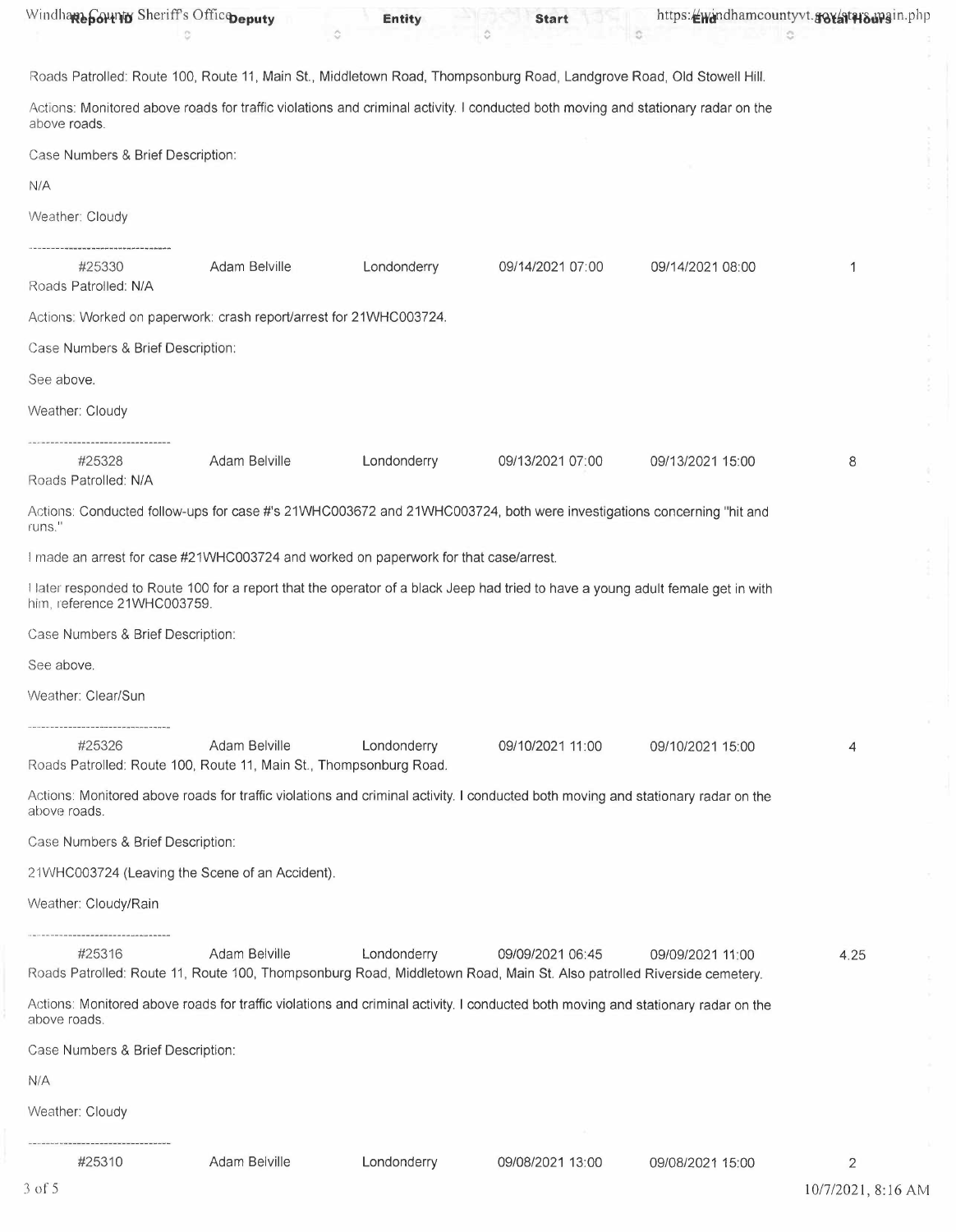| Windhare botth of Sheriff's Office peputy                                                                                                                                                                            |                      | <b>Entity</b> | <b>Start</b>     | https://windhamcountyvt.gov/atwawain.php<br>ö |      |
|----------------------------------------------------------------------------------------------------------------------------------------------------------------------------------------------------------------------|----------------------|---------------|------------------|-----------------------------------------------|------|
| Roads Patrolled: Route 100, Route 11, Thompsonburg Road, Main St.                                                                                                                                                    |                      |               |                  |                                               |      |
| Actions: Monitored above roads for traffic violations and criminal activity. I conducted both moving and stationary radar on the<br>above roads.                                                                     |                      |               |                  |                                               |      |
| Case Numbers & Brief Description:                                                                                                                                                                                    |                      |               |                  |                                               |      |
| 21WHC003672 (Began an investigation into an LSA [Leaving the Scene of an Accident).                                                                                                                                  |                      |               |                  |                                               |      |
| Weather: Clear/Sun                                                                                                                                                                                                   |                      |               |                  |                                               |      |
| #25321<br>GHS traffic enforcement.                                                                                                                                                                                   | Chris Norton         | Londonderry   | 09/07/2021 13:00 | 09/07/2021 13:30                              | 0.5  |
| #25322<br>GHS traffic enforcement.                                                                                                                                                                                   | Chris Norton         | Londonderry   | 09/07/2021 13:00 | 09/07/2021 13:30                              | 0.5  |
| #25301<br>Roads Patrolled: Route 100, Thompsonburg Road, Main St., Middletown Road, Route 11.                                                                                                                        | Adam Belville        | Londonderry   | 09/07/2021 07:00 | 09/07/2021 11:30                              | 4.5  |
| Actions: Monitored above roads for traffic violations and criminal activity. I conducted both moving and stationary radar on the<br>above roads. I took part in a meeting with the Londonderry/Jamaica select board. |                      |               |                  |                                               |      |
| Case Numbers & Brief Description:                                                                                                                                                                                    |                      |               |                  |                                               |      |
| N/A                                                                                                                                                                                                                  |                      |               |                  |                                               |      |
| Weather: Clear/Sun                                                                                                                                                                                                   |                      |               |                  |                                               |      |
| -----------------------------                                                                                                                                                                                        |                      |               |                  |                                               |      |
| #25298<br>Roads Patrolled: Main St., Route 100, Thompsonburg Road, Middletown Road, Route 11.                                                                                                                        | Adam Belville        | Londonderry   | 09/03/2021 13:00 | 09/03/2021 16:00                              | 3    |
| Actions: Monitored above roads for traffic violations and criminal activity. I conducted both moving and stationary radar on the<br>above roads.                                                                     |                      |               |                  |                                               |      |
| Case Numbers & Brief Description:                                                                                                                                                                                    |                      |               |                  |                                               |      |
| 21WHC003591 (Landlord/Tenant dispute)                                                                                                                                                                                |                      |               |                  |                                               |      |
| Weather: Cloudy                                                                                                                                                                                                      |                      |               |                  |                                               |      |
| #25289<br>Roads Patrolled: N/A                                                                                                                                                                                       | Adam Belville        | Londonderry   | 09/03/2021 07:00 | 09/03/2021 07:45                              | 0.75 |
| Actions: Submitted paperwork to the State's Attorney's Office for the following arrest cases out of Londonderry:                                                                                                     |                      |               |                  |                                               |      |
| 21WHC003076<br>21WHC003553<br>21WHC003231<br>21WHC003373<br>21WHC003232                                                                                                                                              |                      |               |                  |                                               |      |
| Case Numbers & Brief Description:                                                                                                                                                                                    |                      |               |                  |                                               |      |
| See above.                                                                                                                                                                                                           |                      |               |                  |                                               |      |
| Weather: N/A                                                                                                                                                                                                         |                      |               |                  |                                               |      |
| -----------------------<br>#25282<br>Roads Patrolled: N/A                                                                                                                                                            | <b>Adam Belville</b> | Londonderry   | 09/02/2021 09:45 | 09/02/2021 14:00                              | 4.25 |

Actions: Worked on paperwork for a DUI arrest the previous day: 21WHC0003553.